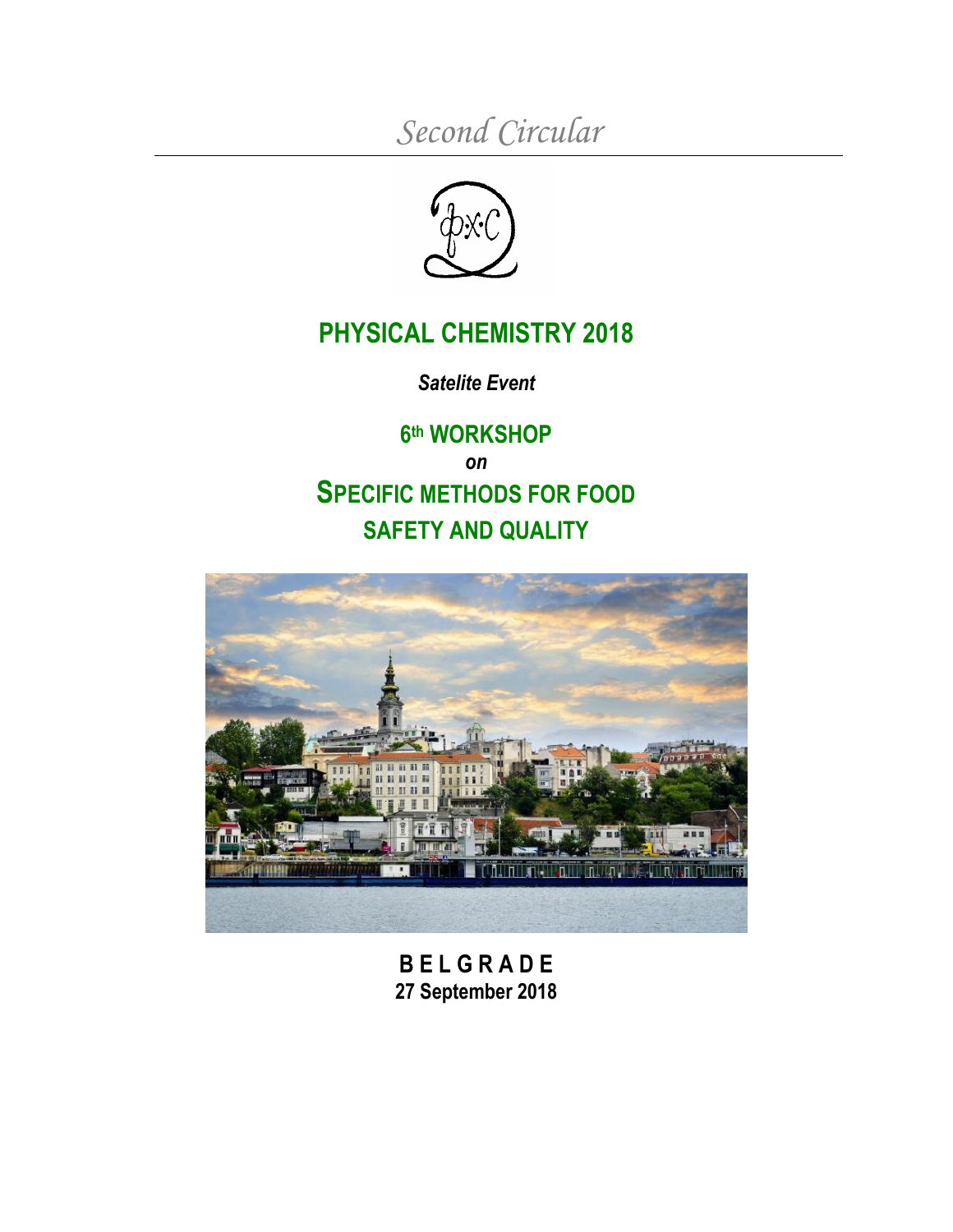**PHYSICAL CHEMISTRY 2018**

*Satelite Event*

# **6 th WORKSHOP** *on* **SPECIFIC METHODS FOR FOOD SAFETY AND QUALITY**

*Organized by*

*The Society of Physical Chemists of Serbia*



*and*

*Vinča Institute of Nuclear Sciences University of Belgrade, Serbia*



*Supported by*

*Faculty of Physical Chemistry University of Belgrade, Serbia*

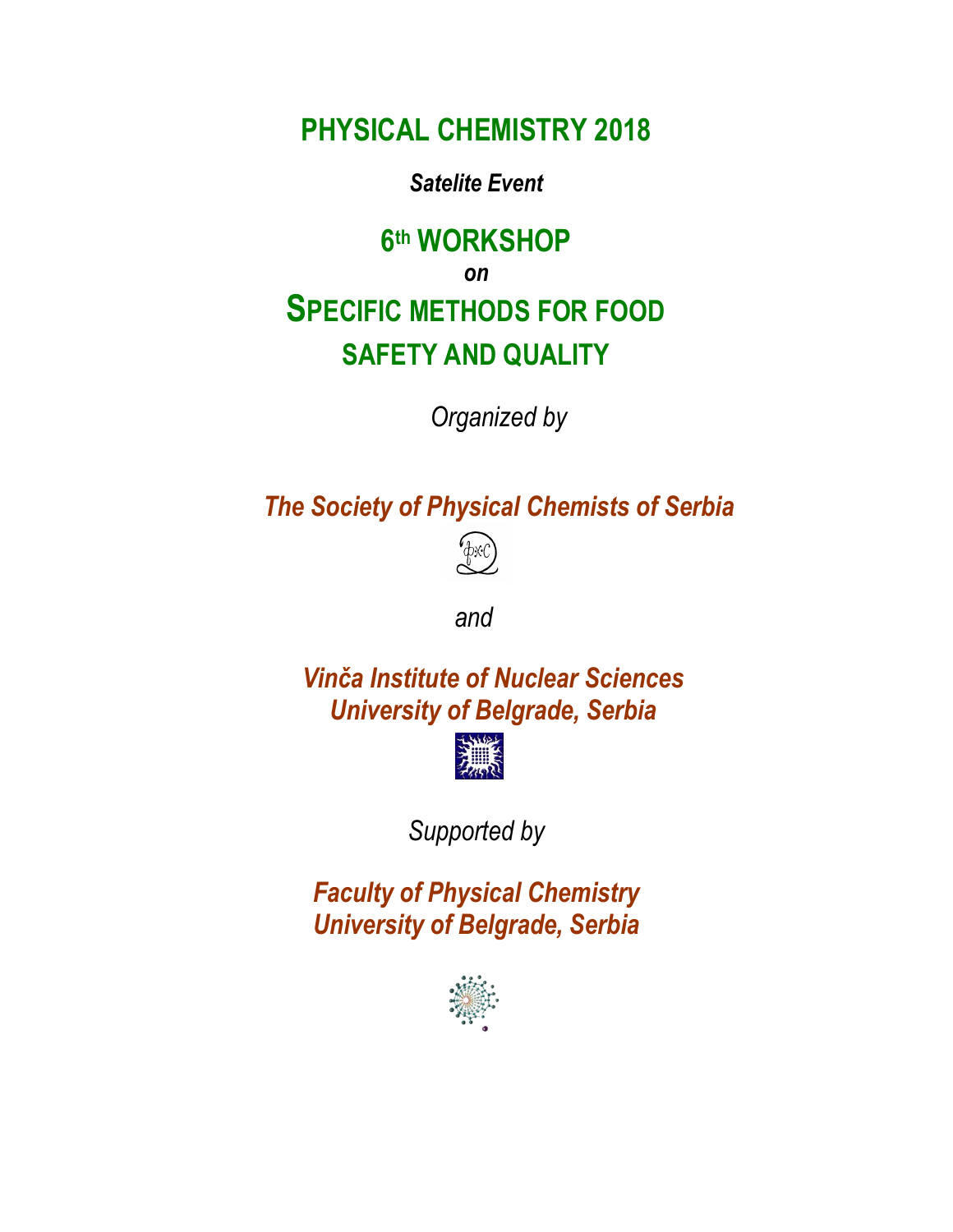**September 27, 2018, B E L G R A D E**

#### **Aim of the Workshop**

The 6 th Workshop **SPECIFIC METHODS FOR FOOD SAFETY AND QUALITY** is organized as the satelite event to the 14th International Conference on Fundamental and Applied Aspects of Physical Chemistry **"PHYSICAL CHEMISTRY 2018".** The aim of the event is to bring together scientists in order to exchange their expertise, to improve scientific co-operation and to introduce the specific advanced and novel methods for food quality control.

#### **Organizing Committee**

Branislav Nastasijević Mirjana Čolović Milovan Stoiliković Aleksandra Bondžić Ana Vujačić Nikezić Jasmina Dimitrić Marković

#### **International Scientific Committee**

Giovanna Marazza (Italy) Enisa Omanović-Mikličanin (Bosnia and Herzegovina) Polonca Trebše (Slovenia) Robert Sandulescu (Romania) Claudia Nunes Pinho (Portugal) Salette Reis (Portugal) Raul D. Rodriguez (Russia) Evgeniya Sheremet (Russia) Vesna Vasić (Serbia) Tanja Momić (Serbia) Andreja Leskovac (Serbia) Sandra Petrović (Serbia) Tamara Lazarević Pašti (Serbia)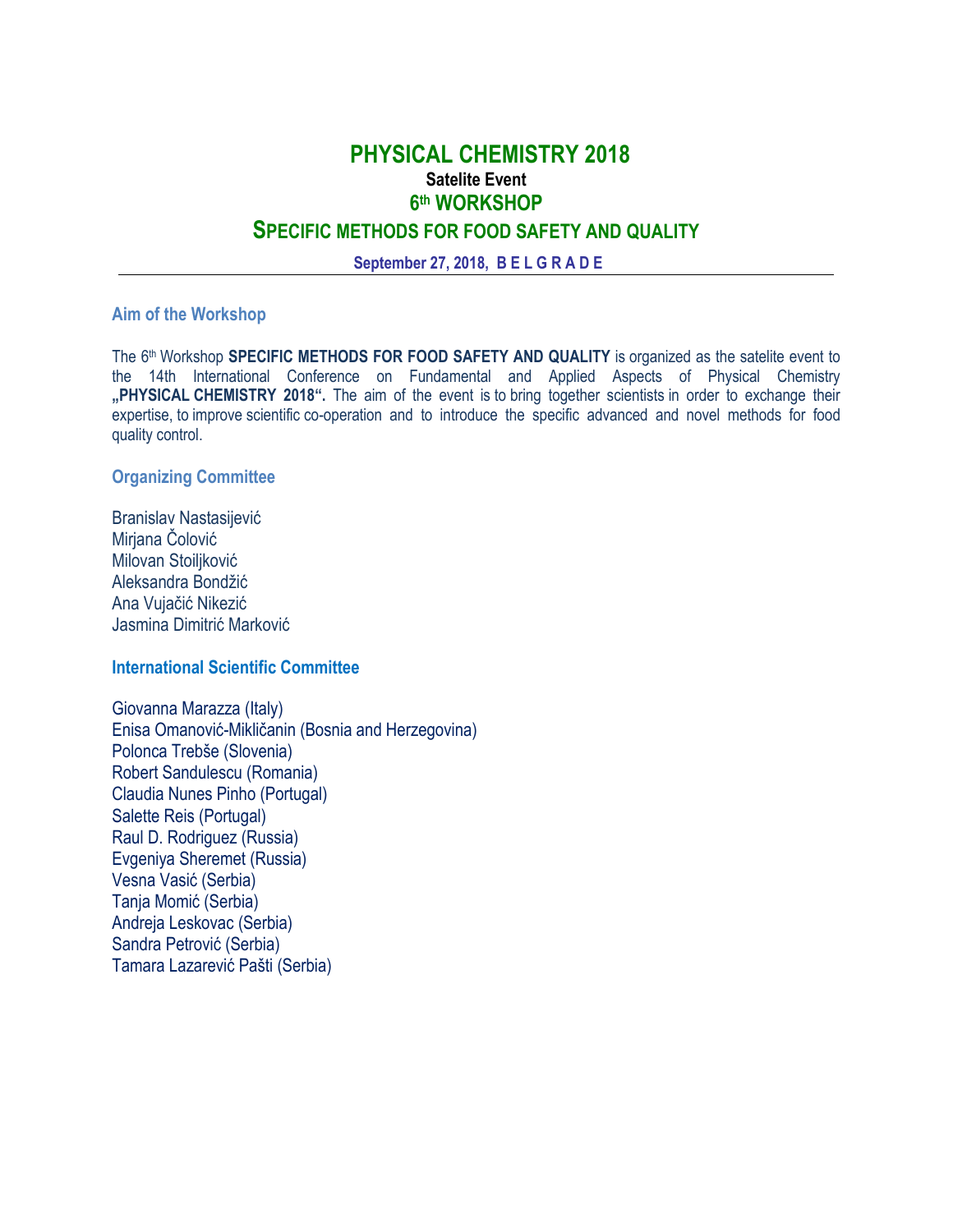## **Program**

#### **Conference Venue**

Kolarac building (Ilija Kolarac Foundation) Studentski trg 5, Belgrade.



## **Registration**

Registration desk will be located in the Entrance Hall of the Kolarac building.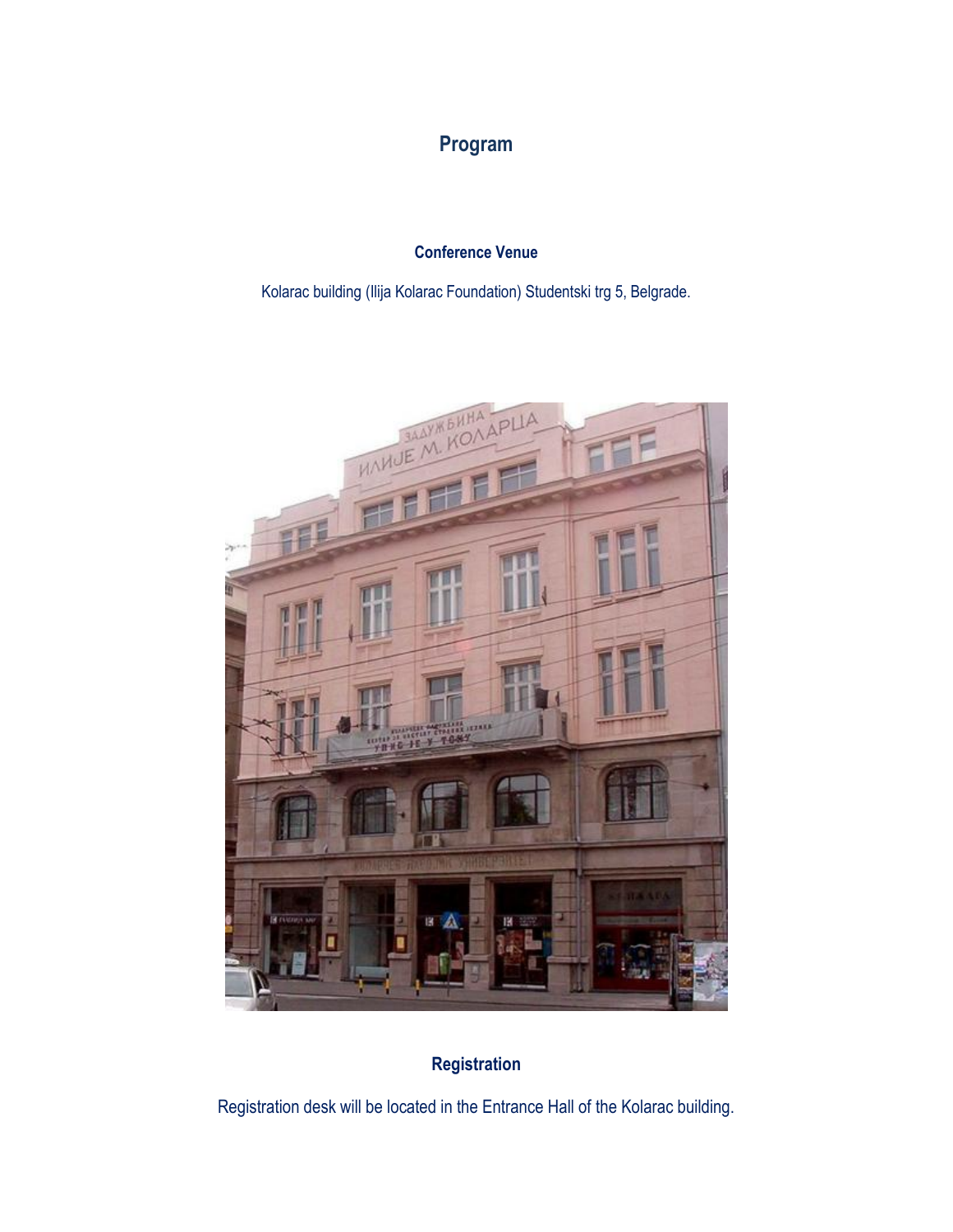### **PHYSICAL CHEMISTRY 2018 Satelite Event 6 th WORKSHOP**

#### **SPECIFIC METHODS FOR FOOD SAFETY AND QUALITY**

**September 27, 2018, B E L G R A D E**

#### **Workshop Program**

The Workshop will include lectures delivered by foreign and national scientists in the form of oral and poster presentations.

**Topics** 

- **A.** Specific methods in food quality control
- **B.** Advances in Analytical Techniques for food quality control

**C.** Food safety

#### **Oral presentation**

The Power Point presentation must be available on CD-Rom or flash memory and prepared with Power Point.

#### **Poster presentation**

The posters should be mounted on the board.

#### **Tentative list of Invited Lectures:**

Kurt-Peter Raezke (Germany) – Eurofins, Food Integrity Control Service Giovanna Marrazza (Italy) - [University](https://www.researchgate.net/institution/University_of_Florence) of Florence Cecilia Cristea (Romania) - University of Medicine and Pharmacy, Cluj-Napoca Robert Sandulescu (Romania) - University of Medicine and Pharmacy, Cluj-Napoca Polonca Trebse (Slovenia) - Faculty of Health Sciences Enisa Omanović-Mikličanin (Bosnia and Herzegovina) - Faculty of Agriculture and Food Science Ivan Nastasijević (Serbia) - Institute of Meat Hygiene and Technology, Belgrade

(List is not exhaustive)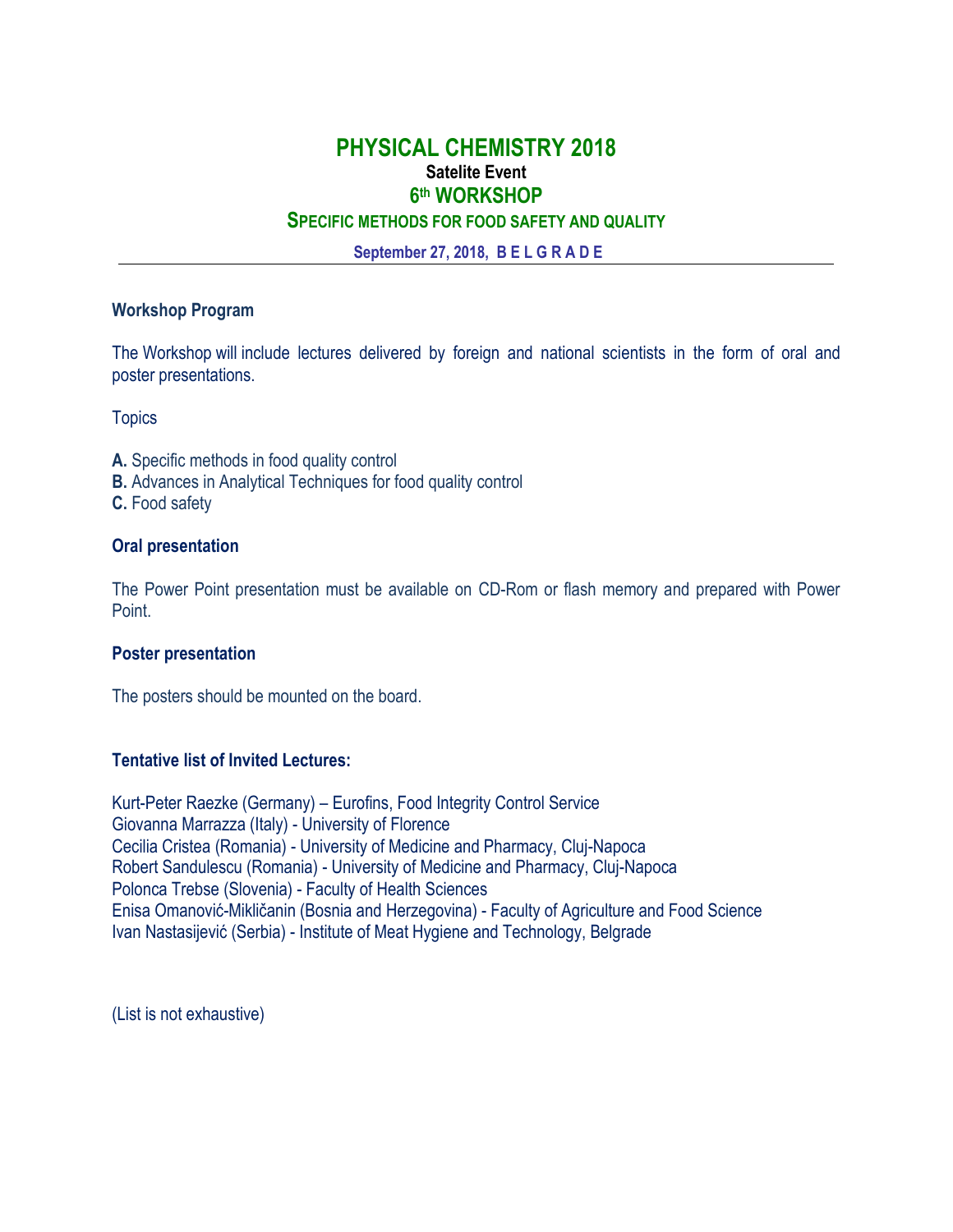**September 27, 2018, B E L G R A D E**

#### **Contributed papers**

The papers will be divided into oral presentation and posters. The Scientific Committee retains the option of deciding on the presentation form (*oral or poster*) based on the number of registered participants.

The papers should be submitted electronically by e-mail (food\_vin@vinca.rs) before **June 30, 2018**. For the papers received after that deadline the publication in the Workshop Book of Proceedings cannot be guaranteed. Invited lectures will be printed in full-lenght (**eight pages** maximum) and the papers of other participants in **strict fourpages**.

For complete information please see the attachment **Instruction for paper** (http://workshop-food-safety-andquality.biz.ht/index.php/presentations-and-publication)

#### **Duration of presentation**

| Plenary lecture:      | 35 minutes (30 minutes presentation followed by 5 minutes of discussion) |
|-----------------------|--------------------------------------------------------------------------|
| Section lectures:     | 20 minutes (15 minutes presentation followed by 5 minutes of discussion) |
| Oral presentations:   | 15 minutes (10 minutes presentation followed by 5 minutes of discussion) |
| Poster presentations: | 60 minutes. Poster dimension sholud be 80 cm wide and 100 cm high        |

#### **Language**

The official language of the Conference will be English.

#### **Publications**

All papers at the Workshop will be published in the *BOOK OF PROCEEDINGS***.** 

## **Registration fee**

30 EUR

The registration fee will cover participation at Workshop, *Book of Abstracts,* coffee breaks and lunch.

#### **Deadlines**

| Registration         | 15.05.2018. |  |
|----------------------|-------------|--|
| Submission of papers | 30.06.2018  |  |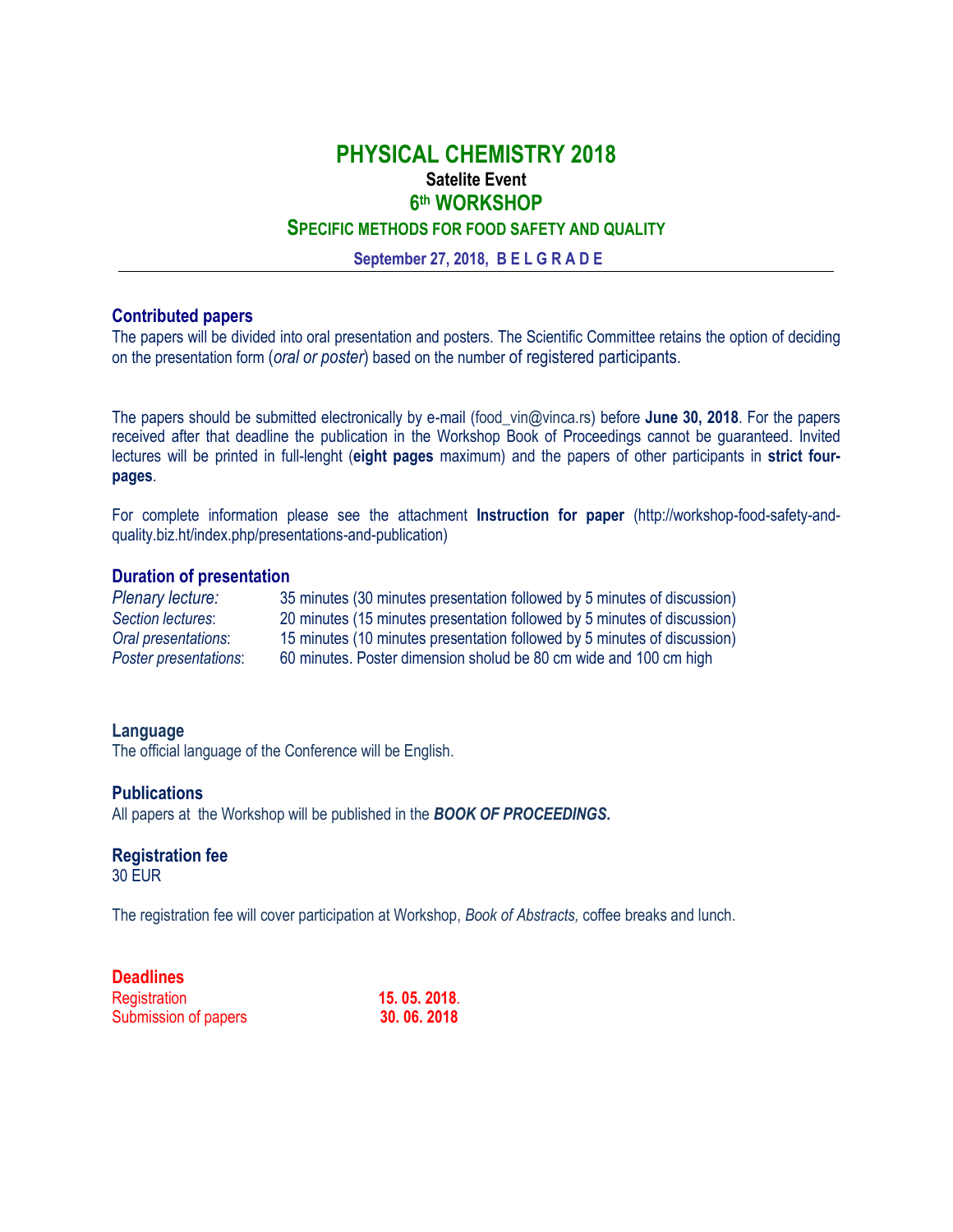**September 27, 2018, B E L G R A D E**

# **REGISTRATION**

**Registration can be completed at:**

<http://workshop-food-safety-and-quality.biz.ht/index.php/registration>

**Upon receiving your Registration form, the Organiser will provide you an invoice and payment instruction.**

**All information regarding the Workshop you can find on the website:**

<http://workshop-food-safety-and-quality.biz.ht/>

**Correspondence**

[food\\_vin@vin.bg.ac.rs](mailto:food_vin@vin.bg.ac.rs)

Tel.: + 381 11-340 8287 Fax: + 381 11-80 66 434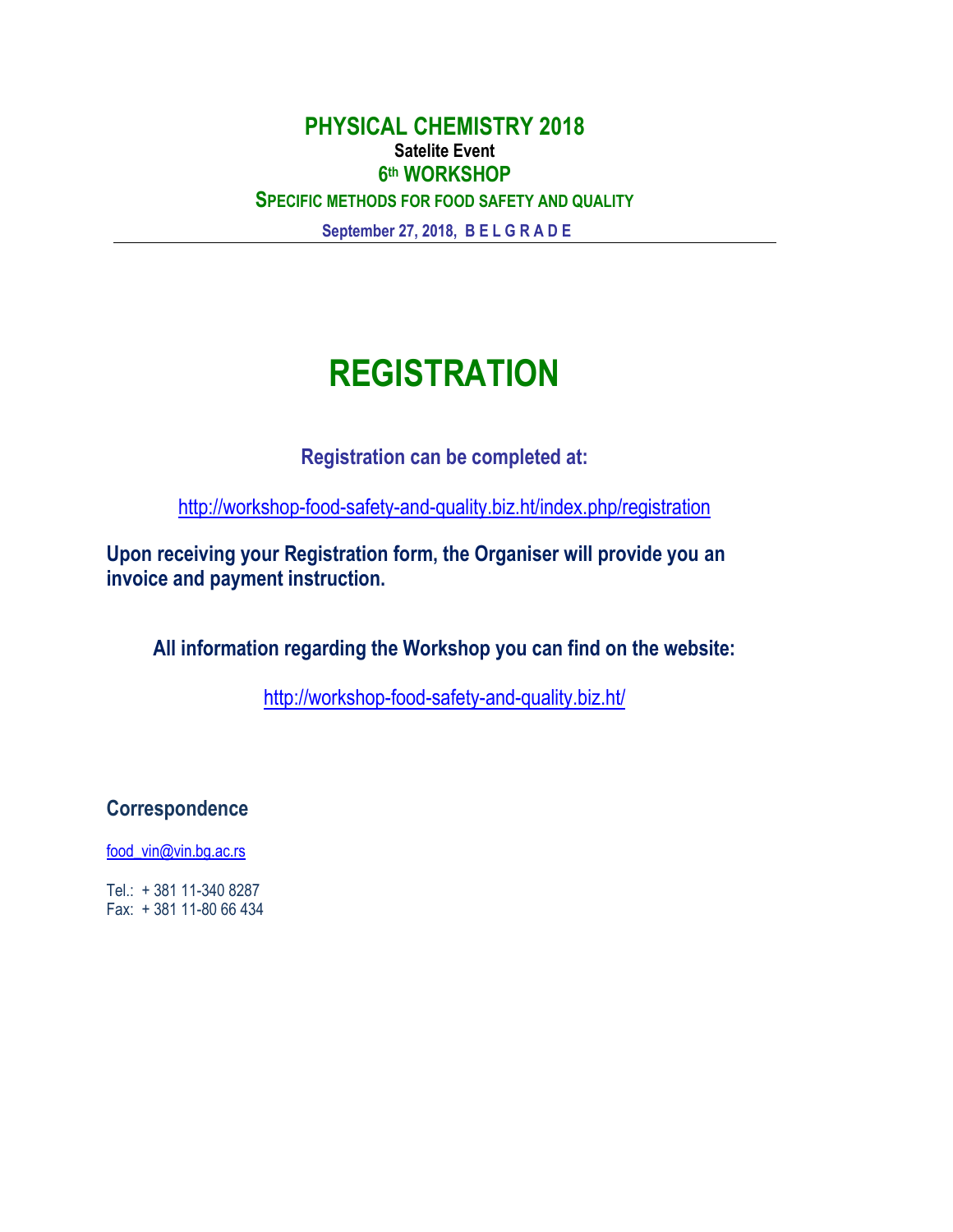**September 27, 2018, B E L G R A D E**

# **Where We Are**

Here are some instructions how to reach the Belgrade Center and coming from the Belgrade Airport.

- \* You can take a bus from the airport (see more [http://www.beg.aero/en/strana/8811/bus\)](http://www.beg.aero/en/strana/8811/bus).
- Line 72 will take you to the bust stop Zeleni Venac (city center).
- If you take bus line **A1** from the airport, it goes to the Slavija Square (city center).
- You may take also a taxi from the airport and it costs about 15-20 EUR (see more http://www.beg.aero/en/strana/8871/from-belgrade-airport).